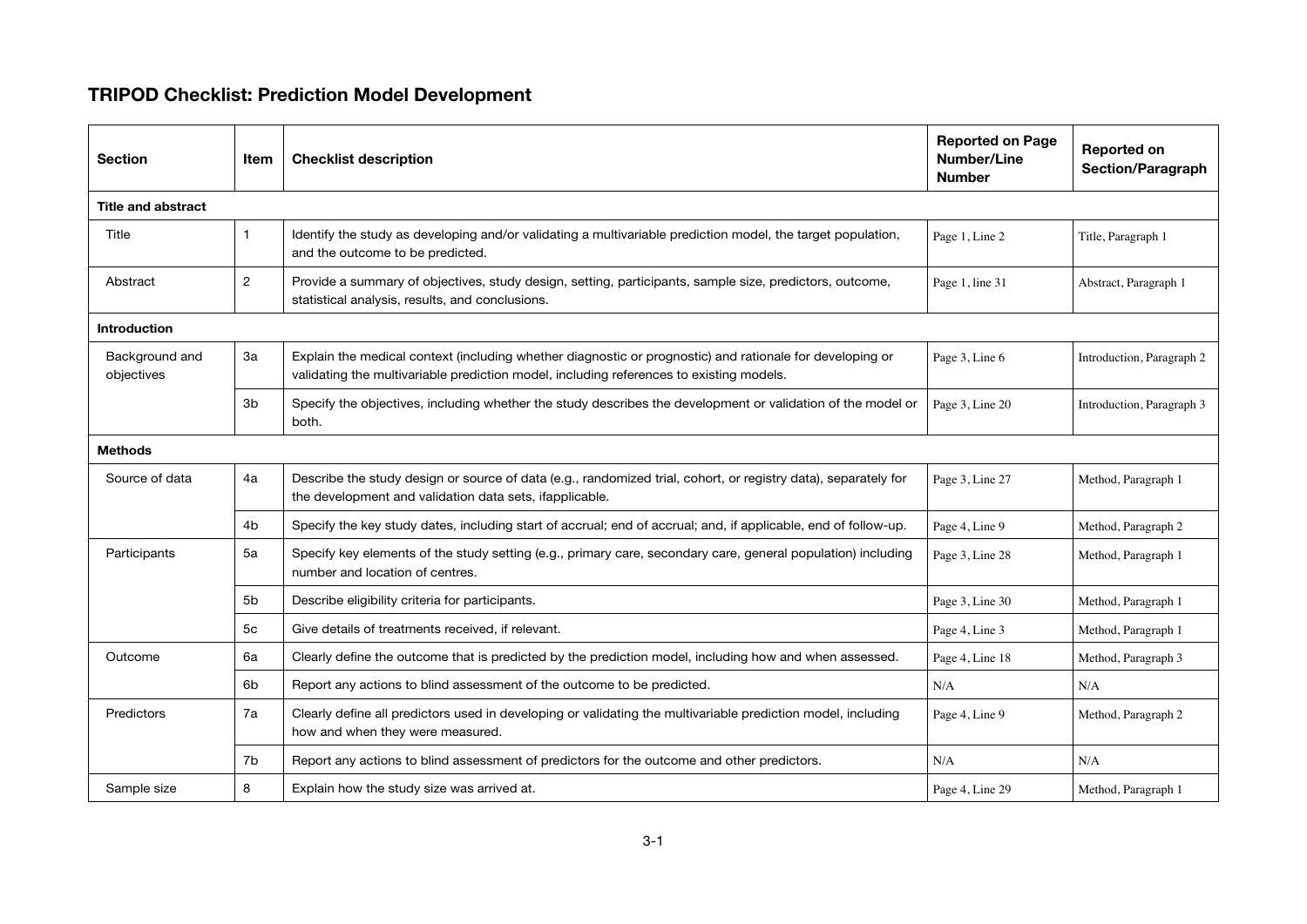| Missing data                    | 9               | Describe how missing data were handled (e.g., complete-case analysis, single imputation, multiple<br>imputation) with details of any imputation method.                                                  | N/A             | N/A                     |  |  |  |  |
|---------------------------------|-----------------|----------------------------------------------------------------------------------------------------------------------------------------------------------------------------------------------------------|-----------------|-------------------------|--|--|--|--|
| Statistical analysis<br>methods | 10a             | Describe how predictors were handled in the analyses.                                                                                                                                                    | Page 4, Line 29 | Method, Paragraph 4     |  |  |  |  |
|                                 | 10 <sub>b</sub> | Specify type of model, all model-building procedures (including any predictor selection), and method for<br>internal validation.                                                                         | Page 4, Line 32 | Method, Paragraph 4     |  |  |  |  |
|                                 | 10d             | Specify all measures used to assess model performance and, if relevant, to compare multiple models.                                                                                                      | Page 4, Line 33 | Method, Paragraph 4     |  |  |  |  |
| Risk groups                     | 11              | Provide details on how risk groups were created, if done.                                                                                                                                                | N/A             | N/A                     |  |  |  |  |
| <b>Results</b>                  |                 |                                                                                                                                                                                                          |                 |                         |  |  |  |  |
| Participants                    | 13a             | Describe the flow of participants through the study, including the number of participants with and without<br>the outcome and, if applicable, a summary of the follow-up time. A diagram may be helpful. | Page 5, Line 8  | Results, Paragraph 1    |  |  |  |  |
|                                 | 13 <sub>b</sub> | Describe the characteristics of the participants (basic demographics, clinical features, available predictors),<br>including the number of participants with missing data for predictors and outcome.    | Page 5, Line 10 | Results, Paragraph 1    |  |  |  |  |
| Model development               | 14a             | Specify the number of participants and outcome events in each analysis.                                                                                                                                  | Page 5, Line 16 | Results, Paragraph 2    |  |  |  |  |
|                                 | 14 <sub>b</sub> | If done, report the unadjusted association between each candidate predictor and outcome.                                                                                                                 | Page 5, Line 18 | Results, Paragraph 2    |  |  |  |  |
| Model specification             | 15a             | Present the full prediction model to allow predictions for individuals (i.e., all regression coefficients, and<br>model intercept or baseline survival at a given time point).                           | Page 5, Line 19 | Results, Paragraph 2    |  |  |  |  |
|                                 | 15 <sub>b</sub> | Explain how to the use the prediction model.                                                                                                                                                             | Page 5, Line 32 | Results, Paragraph 3    |  |  |  |  |
| Model performance               | 16              | Report performance measures (with CIs) for the prediction model.                                                                                                                                         | Page 5, Line 20 | Results, Paragraph 2    |  |  |  |  |
| <b>Discussion</b>               |                 |                                                                                                                                                                                                          |                 |                         |  |  |  |  |
| Limitations                     | 18              | Discuss any limitations of the study (such as nonrepresentative sample, few events per predictor, missing<br>data).                                                                                      | Page 7, Line 29 | Discussion, Paragraph 5 |  |  |  |  |
| Interpretation                  | 19 <sub>b</sub> | Give an overall interpretation of the results, considering objectives, limitations, and results from similar<br>studies, and other relevant evidence.                                                    | Page 7, Line 21 | Discussion, Paragraph 4 |  |  |  |  |
| Implications                    | 20              | Discuss the potential clinical use of the model and implications for future research.                                                                                                                    | Page 7, Line 25 | Discussion, Paragraph 4 |  |  |  |  |
| Other information               |                 |                                                                                                                                                                                                          |                 |                         |  |  |  |  |
| Supplementary<br>information    | 21              | Provide information about the availability of supplementary resources, such as study protocol, Web<br>calculator, and data sets.                                                                         | N/A             | N/A                     |  |  |  |  |
| Funding                         | 22              | Give the source of funding and the role of the funders for the present study.                                                                                                                            | N/A             | N/A                     |  |  |  |  |